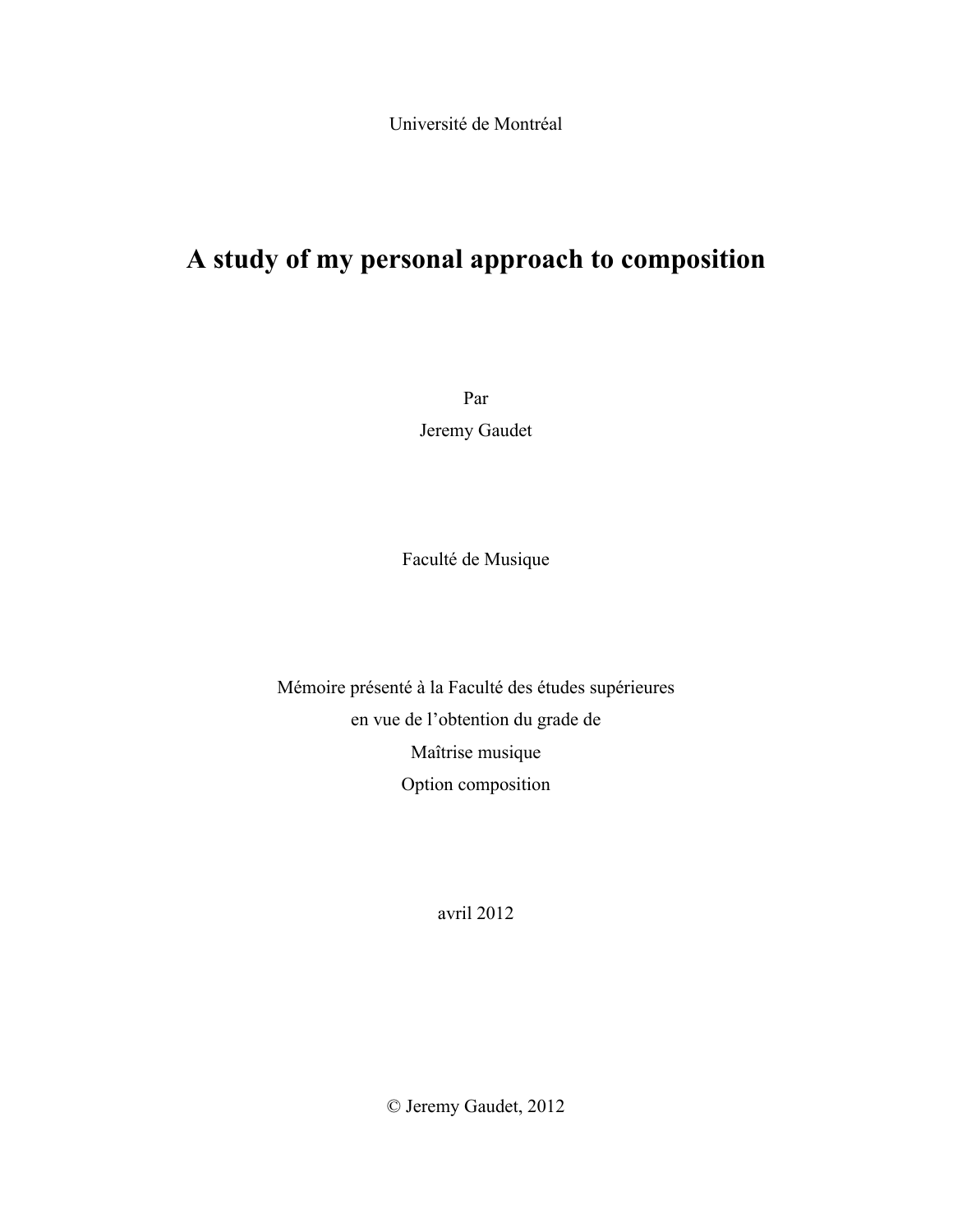Université de Montréal Faculté des études supérieures et postdoctorales

Ce mémoire intitulé : A study of my personal approach to composition

> Présenté par : Jeremy Gaudet

a été évalué(e) par un jury composé des personnes suivantes :

Président du jury : Sylvain Caron Directeur de recherche : Alan Belkin Membre du jury : Ana Sokolovic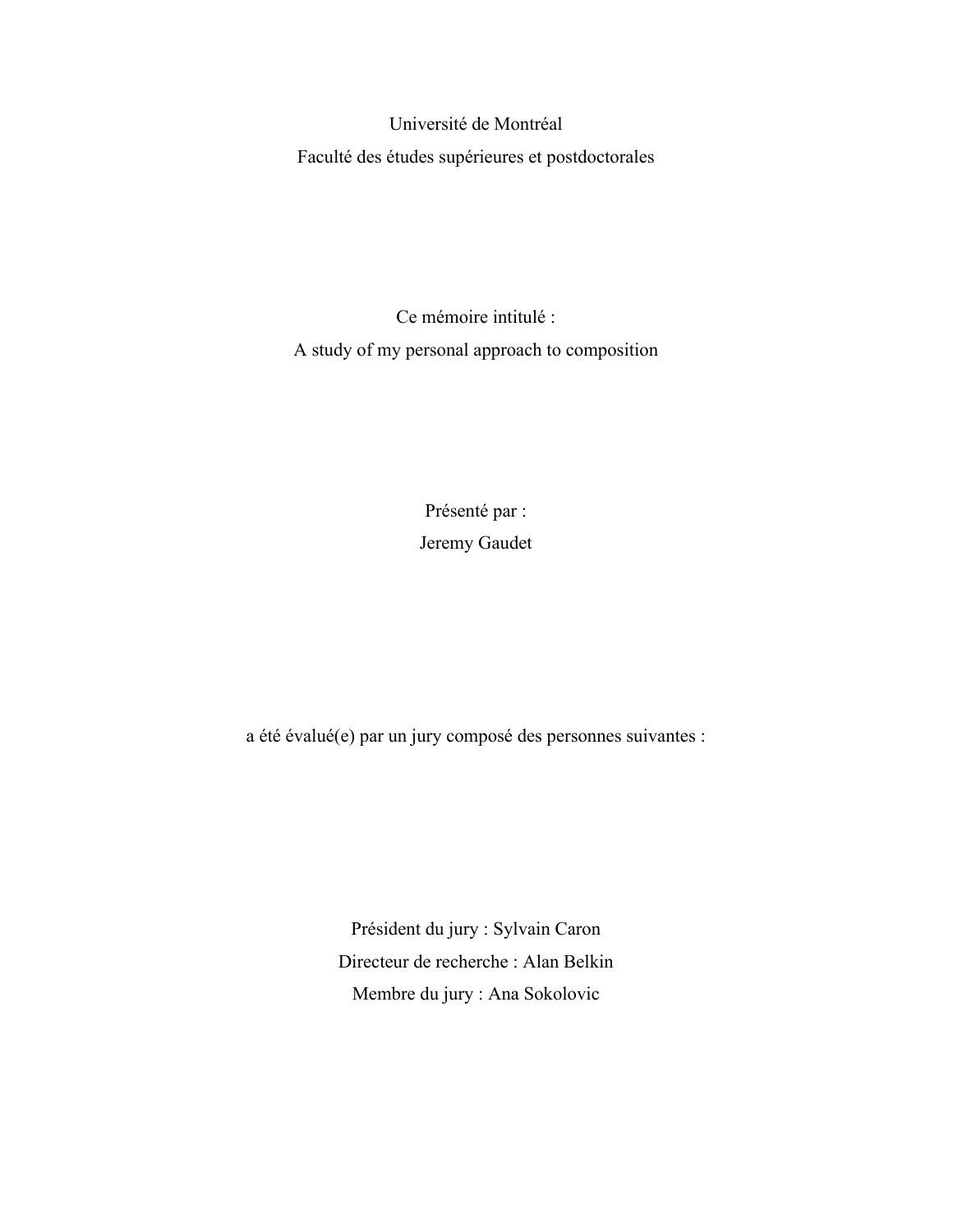#### **Résumé**

Pendant mes études au niveau du Maîtrise, j'ai écrit quatre compositions : (1) *Four Pieces for Solo Cello*, (2) *To Earth : II. Forest* pour piano solo, (3) *The Centre Cannot Hold* pour trois flutes et deux percussionnistes, et (4) *To Heaven*, pour treize instrumentalistes. Le mémoire suivant est une étude de ces quatre pièces en décrivant mes intentions, en expliquant l'organisation et la structure de la musique, et en soulignant les développements d'orchestrations et de l'harmonie.

**Mots-clés :** Composition, analyse, harmonie, technique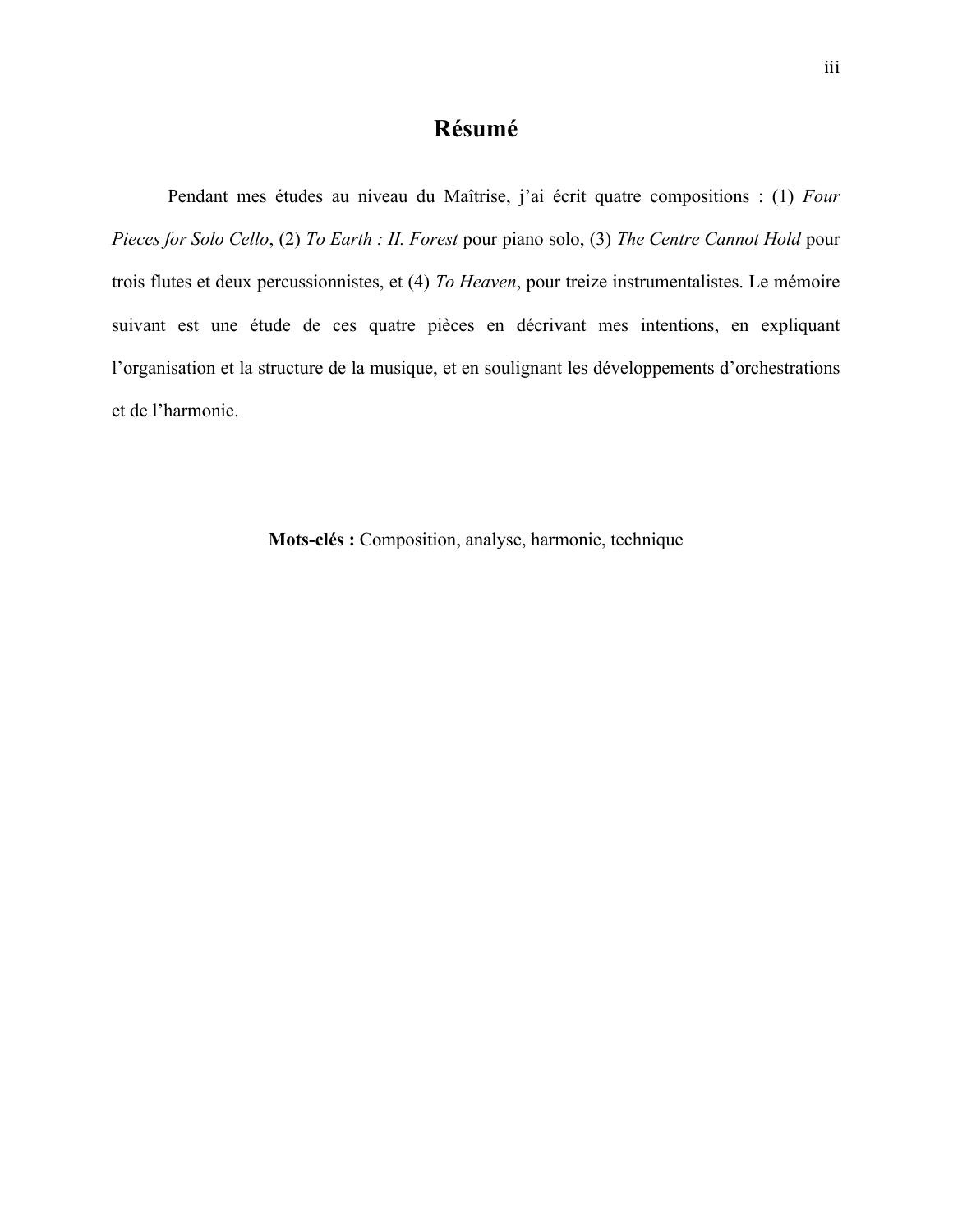### **Abstract**

Throughout my studies at the Master's level, I have written four compositions: (1) *Four Pieces for Solo Cello*, (2) *To Earth: II. Forest* for solo piano, (3) *The Centre Cannot Hold* for three flautists and two percussionists, and (4) *To Heaven* for thirteen instrumentalists. This document will be a study of those four pieces, and will explain the organization and structure of the music, while highlighting various orchestral and harmonic developments.

**Keywords:** Composition, analysis, harmony, technique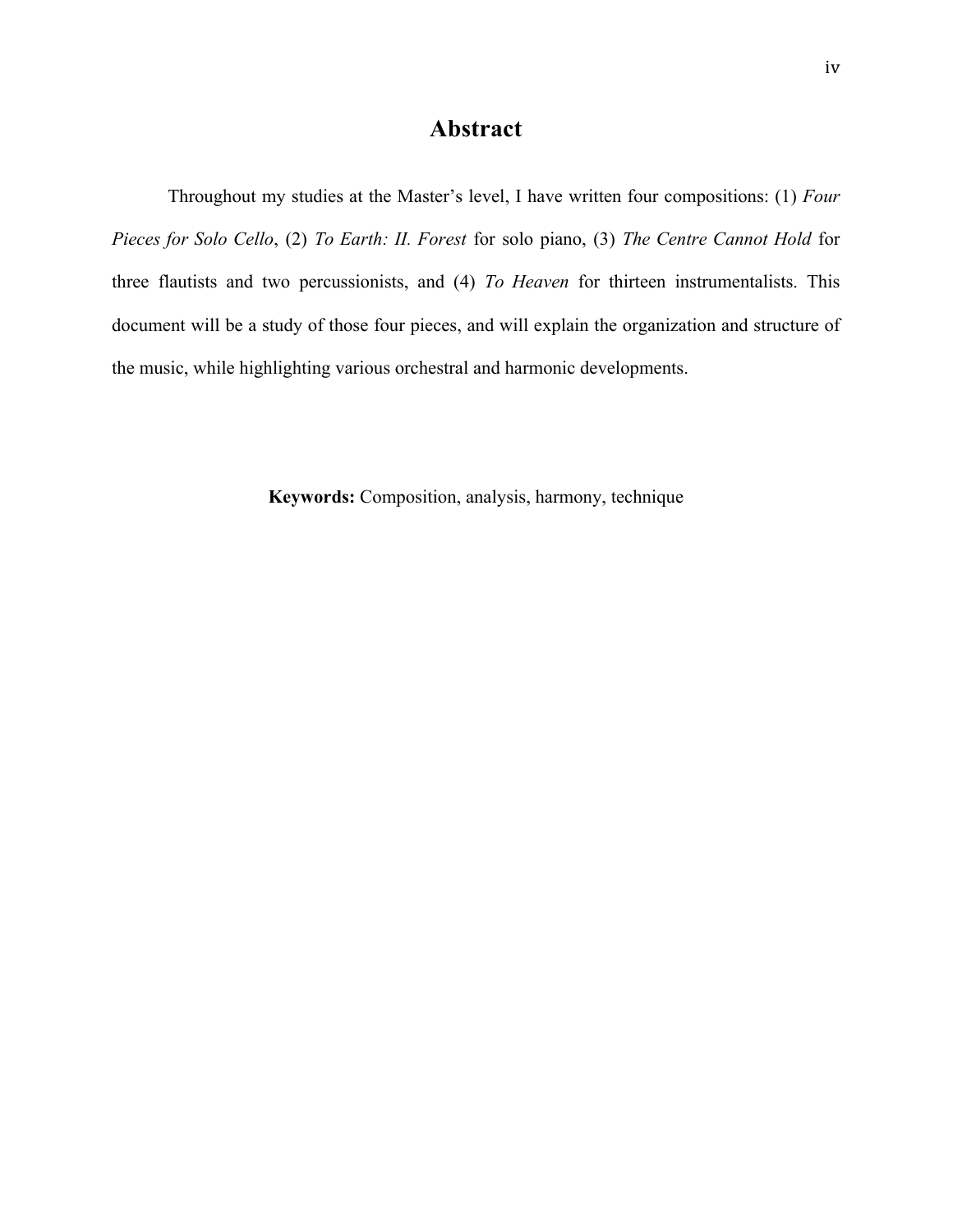# **TABLE OF CONTENTS**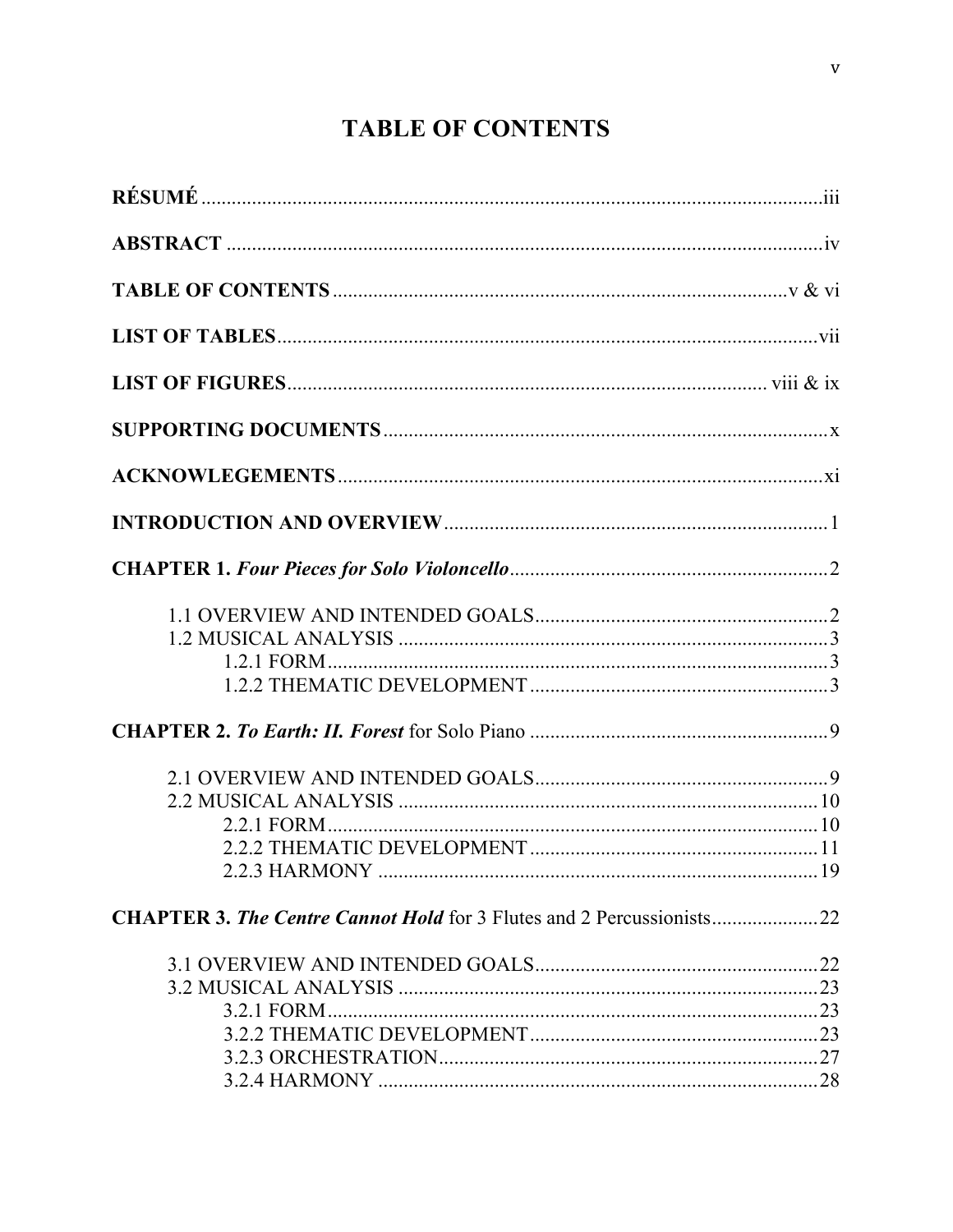Table of Contents (continued)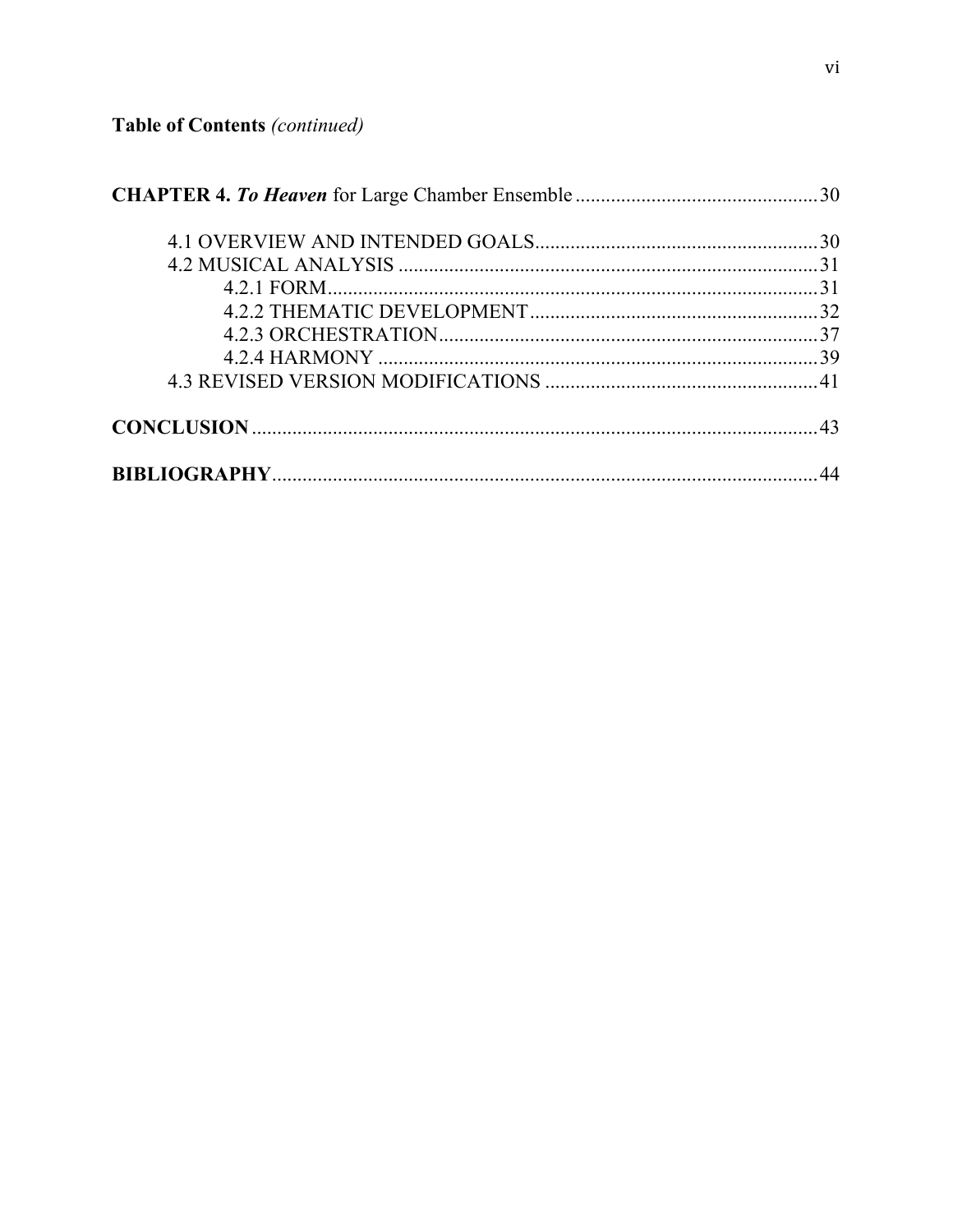## **LIST OF TABLES**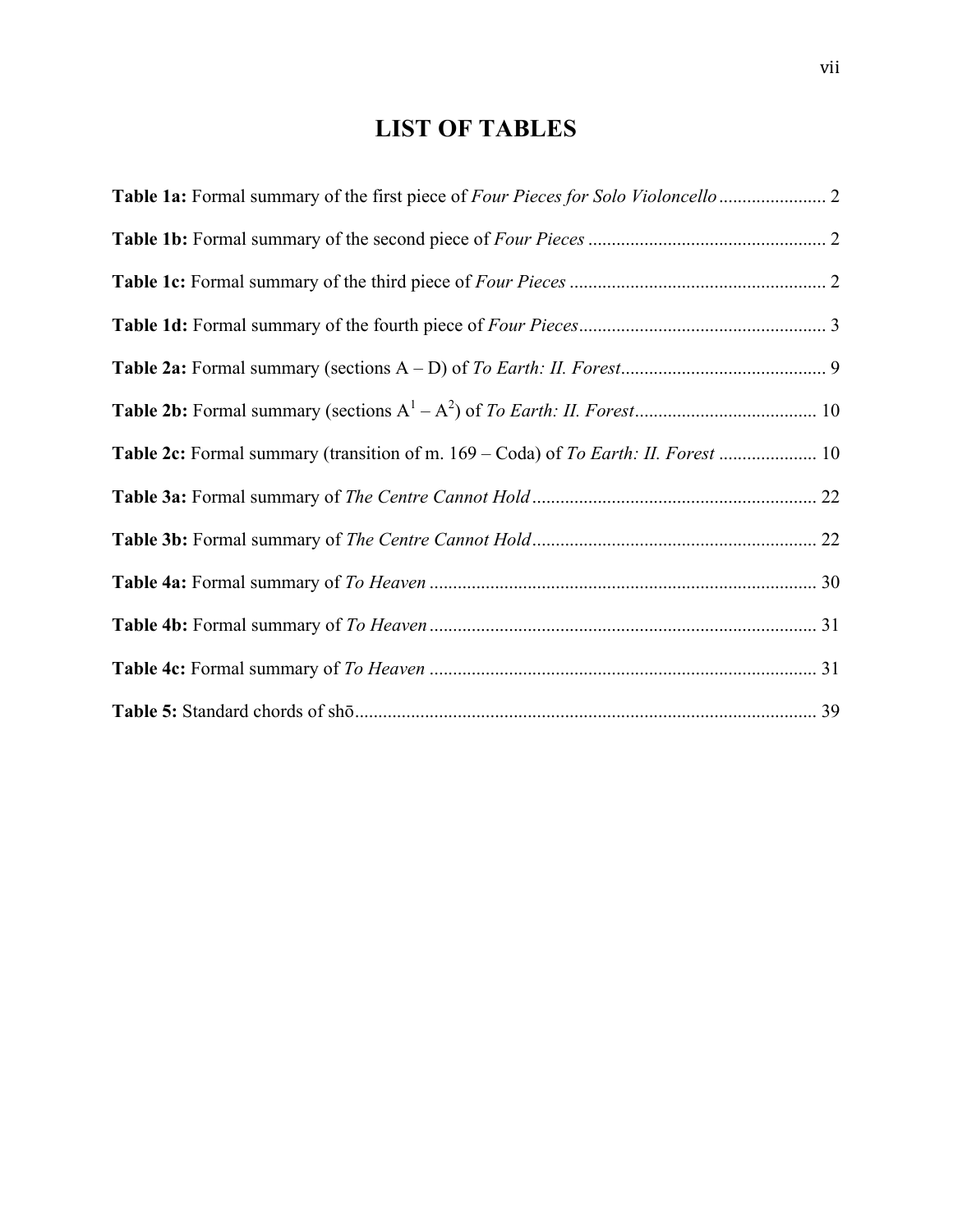## **LIST OF FIGURES**

| Figure 1.1: Motivic opening of the first piece                                 |  |
|--------------------------------------------------------------------------------|--|
|                                                                                |  |
| <b>Figure 1.3:</b> Semitone motif used three times in first piece              |  |
|                                                                                |  |
|                                                                                |  |
| <b>Figure 1.6:</b> Motif at the beginning of the development                   |  |
|                                                                                |  |
| <b>Figure 1.8:</b> Section $A^1$ , combination of themes I and II              |  |
|                                                                                |  |
|                                                                                |  |
|                                                                                |  |
|                                                                                |  |
|                                                                                |  |
| Figure 2.4: Beginning of section B and introduction of theme II                |  |
|                                                                                |  |
|                                                                                |  |
|                                                                                |  |
| <b>Figure 2.8:</b> Further developed (octaves) version of Theme I              |  |
| Figure 2.9: Theme II developed into parallel sevenths in To Earth (m. 147)  16 |  |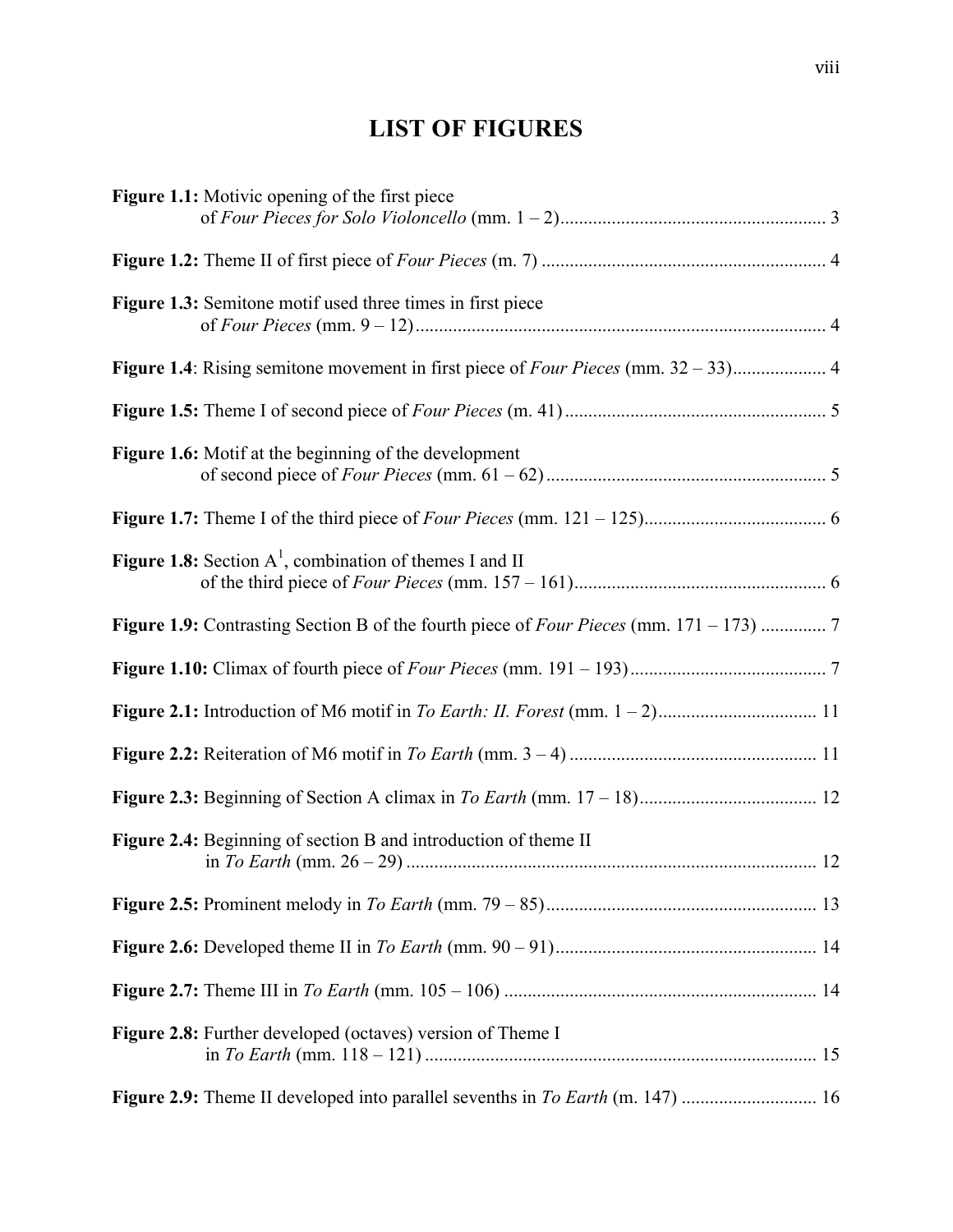| Figure 2.14: Harmonic transition between Sections A and B |  |
|-----------------------------------------------------------|--|
|                                                           |  |
|                                                           |  |
|                                                           |  |
|                                                           |  |
|                                                           |  |
|                                                           |  |
|                                                           |  |
|                                                           |  |
|                                                           |  |
|                                                           |  |
|                                                           |  |
|                                                           |  |
|                                                           |  |
|                                                           |  |